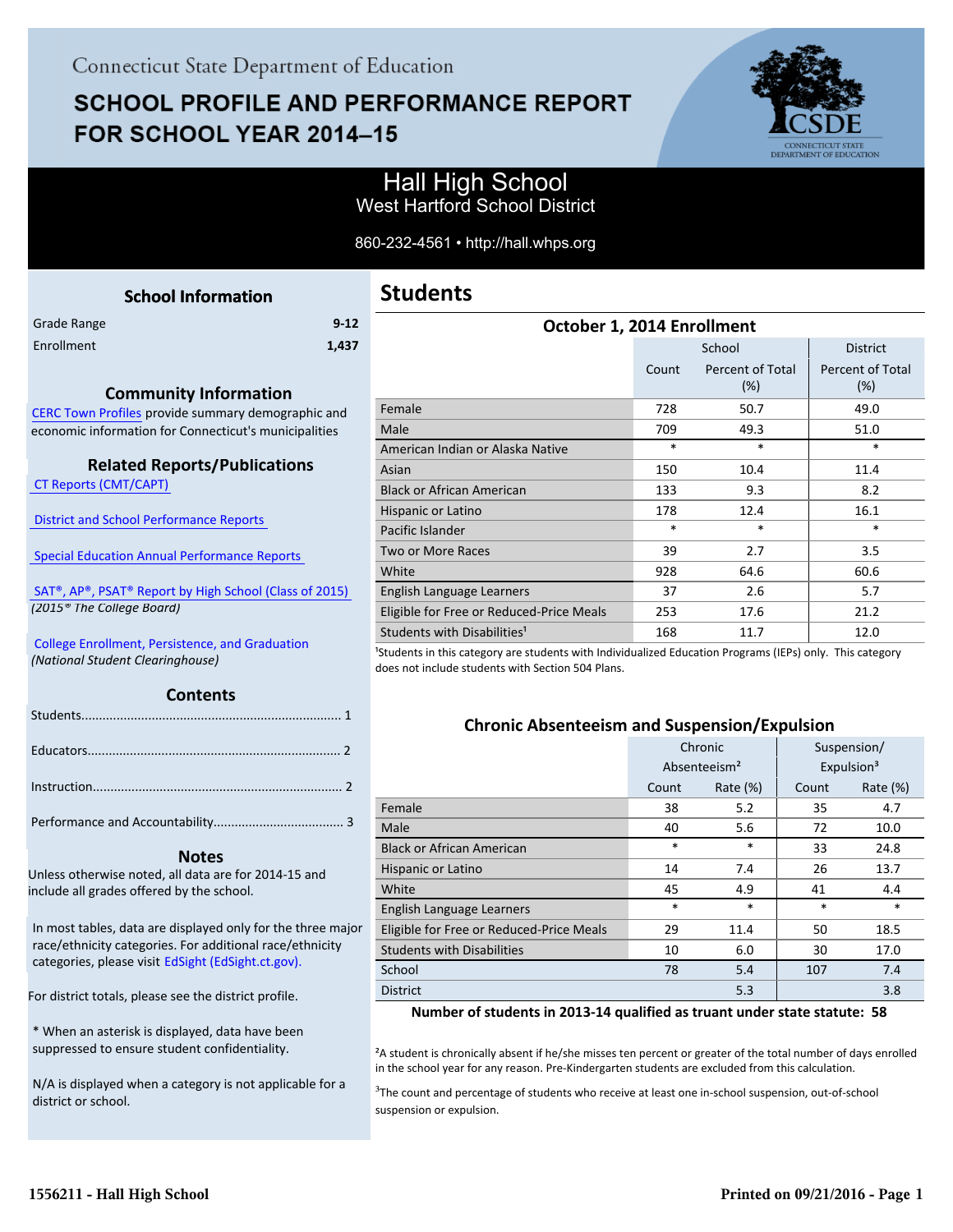# **Educators**

## **Full-Time Equivalent (FTE)<sup>1</sup> Staff**

|                                                           | <b>FTE</b> |
|-----------------------------------------------------------|------------|
| <b>General Education</b>                                  |            |
| Teachers and Instructors                                  | 86.4       |
| Paraprofessional Instructional Assistants                 | 6.0        |
| <b>Special Education</b>                                  |            |
| Teachers and Instructors                                  | 11.7       |
| Paraprofessional Instructional Assistants                 | 21.0       |
| <b>Administrators, Coordinators and Department Chairs</b> |            |
| School Level                                              | 6.9        |
| Library/Media                                             |            |
| Specialists (Certified)                                   | 2.0        |
| <b>Support Staff</b>                                      | 2.0        |
| Instructional Specialists Who Support Teachers            | $1.5\,$    |
| Counselors, Social Workers and School Psychologists       | 11.4       |
| <b>School Nurses</b>                                      | 2.0        |
| Other Staff Providing Non-Instructional Services/Support  | 48.5       |

<sup>1</sup>In the full-time equivalent count, staff members working part-time in the school are counted as a fraction of full-time. For example, a teacher who works half-time in a school contributes 0.50 to the school's staff count.

| <b>Educators by Race/Ethnicity</b>         |       |                         |                         |  |  |
|--------------------------------------------|-------|-------------------------|-------------------------|--|--|
|                                            |       | School                  | <b>District</b>         |  |  |
|                                            | Count | Percent of Total<br>(%) | Percent of Total<br>(%) |  |  |
| American Indian or Alaska<br><b>Native</b> | 1     | 0.8                     | 0.2                     |  |  |
| Asian                                      | 3     | 2.3                     | 1.6                     |  |  |
| <b>Black or African American</b>           | 4     | 3.0                     | 2.3                     |  |  |
| Hispanic or Latino                         | 4     | 3.0                     | 3.3                     |  |  |
| Pacific Islander                           | O     | 0.0                     | 0.0                     |  |  |
| Two or More Races                          | O     | 0.0                     | 0.0                     |  |  |
| White                                      | 121   | 91.0                    | 92.6                    |  |  |

## **Classes Taught by Highly Qualified Teachers**²

|                                            | Percent of Total (%) |  |  |
|--------------------------------------------|----------------------|--|--|
| School                                     | 100.0                |  |  |
| School Poverty Quartile: Middle            |                      |  |  |
| <b>State High Poverty Quartile Schools</b> | 97.9                 |  |  |
| <b>State Low Poverty Quartile Schools</b>  | 99 R                 |  |  |

<sup>2</sup>Core academic classes taught by teachers who are fully certified to teach in that subject area.

### **Classroom Teacher Attendance, 2013-14**

|                                             | School | <b>District</b> |
|---------------------------------------------|--------|-----------------|
| Average # of FTE Days Absent Due to Illness | 11.6   | 8.5             |
| or Personal Time                            |        |                 |

# **Instruction and Resources**

| Days of Instruction                   | 182 |
|---------------------------------------|-----|
| <b>Hours of Instruction Per Year</b>  |     |
| Grades 1-12 and Full-Day Kindergarten | 922 |
| Half/Extended Day Kindergarten        | N/A |

|  |  | 11th and 12th Graders Enrolled in |
|--|--|-----------------------------------|
|  |  |                                   |

#### **College-and-Career-Readiness Courses during High School**³

|                                          | 11th   |             | 12 <sub>th</sub> |             |
|------------------------------------------|--------|-------------|------------------|-------------|
|                                          | Count  | Rate $(\%)$ |                  | Rate $(\%)$ |
| <b>Black or African American</b>         | 11     | 35.5        | 25               | 67.6        |
| Hispanic or Latino                       | 21     | 41.2        | 34               | 81.0        |
| White                                    | 121    | 54.0        | 199              | 86.1        |
| English Language Learners                | $\ast$ | $\ast$      | $\ast$           | $\ast$      |
| Eligible for Free or Reduced-Price Meals | 25     | 39.7        | 47               | 68.1        |
| <b>Students with Disabilities</b>        | 21     | 50.0        | 15               | 48.4        |
| School                                   | 187    | 52.8        | 298              | 83.2        |
| <b>District</b>                          |        | 62.8        |                  | 82.2        |

<sup>3</sup>College-and-Career-Readiness Courses include Advanced Placement®(AP),International Baccalaureate®(IB), Career and Technical Education(CTE), workplace experience and dual enrollment courses.

**School Schedule**

| <b>School Hours for Students</b> |            |
|----------------------------------|------------|
| <b>Start Time</b>                | 07:30 AM   |
| End Time                         | $02:15$ PM |

## **Students with Disabilities Who Spend 79.1 to 100 Percent of Time with Nondisabled Peers**⁴

|                              | Count  | Rate $(\%)$ |
|------------------------------|--------|-------------|
| Autism                       | 17     | 73.9        |
| <b>Emotional Disturbance</b> | 9      | $\ast$      |
| Intellectual Disability      | 0      | 0.0         |
| Learning Disability          | 38     | 65.5        |
| Other Health Impairment      | 34     | 79.0        |
| <b>Other Disabilities</b>    | 8      | $\ast$      |
| Speech/Language Impairment   | $\ast$ | $\ast$      |
| School                       | 111    | 66.0        |
| <b>District</b>              |        | 74.8        |

 $A$ <sub>Ages</sub> 6-21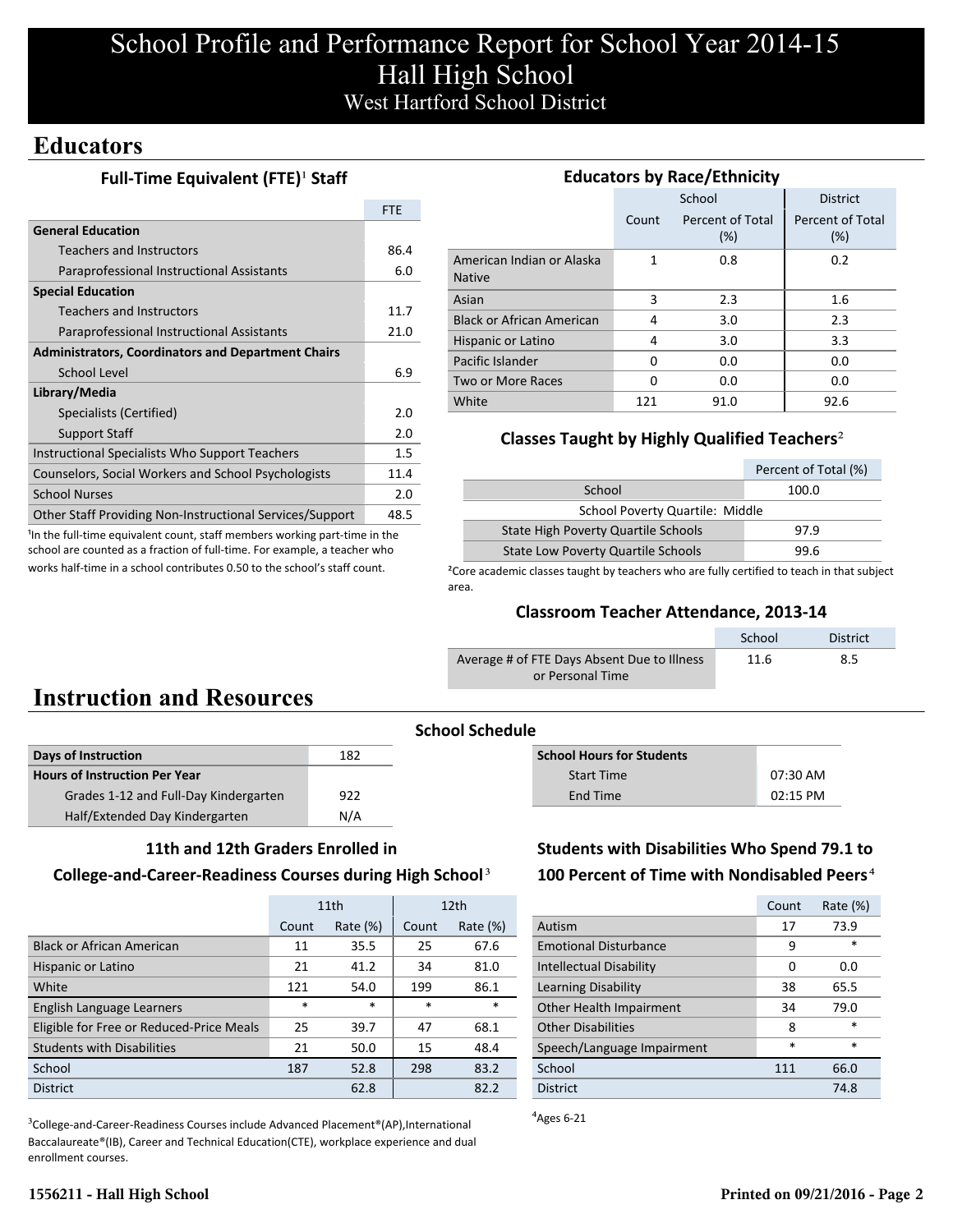# **Performance and Accountability**

### **School Performance Index (SPI)**

A School Performance Index (SPI) for the Smarter Balanced and Connecticut Alternate Assessment(CTAA) is the test performance of both assessments in the respective subject for all students in the school. The SPI ranges in value from 0 to 100 points. Connecticut's ultimate target for a SPI is 75 because in a school with a SPI of 75 or above, students will have performed at or above the 'goal' level on the majority of tests.

|                                              | <b>English Language Arts(ELA)</b> |            |        | <b>Math</b> |        | <b>Science</b> |
|----------------------------------------------|-----------------------------------|------------|--------|-------------|--------|----------------|
|                                              | Count                             | <b>SPI</b> | Count  | <b>SPI</b>  | Count  | <b>SPI</b>     |
| American Indian or Alaska Native             | $\ast$                            | $\ast$     | $\ast$ | $\ast$      | $\ast$ | $\ast$         |
| Asian                                        | 22                                | 73.3       | 20     | 65.0        | 29     | 73.4           |
| <b>Black or African American</b>             | 16                                | $\ast$     | 10     | $\ast$      | 32     | 56.6           |
| Hispanic or Latino                           | 16                                | $\ast$     | 15     | $\ast$      | 44     | 58.4           |
| Native Hawaiian or Other Pacific Islander    | 0                                 | N/A        | 0      | N/A         | 0      | N/A            |
| Two or More Races                            | $\ast$                            | $\ast$     | $\ast$ | $\ast$      | $\ast$ | $\ast$         |
| White                                        | 102                               | 68.8       | 81     | 61.6        | 244    | 77.4           |
| English Language Learners                    | 7                                 | $\ast$     | 7      | $\ast$      | 11     | $*$            |
| Non-English Language Learners                | 154                               | 66.1       | 124    | 58.7        | 349    | 73.8           |
| Eligible for Free or Reduced-Price Meals     | 26                                | 47.4       | 20     | 43.3        | 52     | 55.7           |
| Not Eligible for Free or Reduced-Price Meals | 135                               | 68.5       | 111    | 60.3        | 308    | 76.0           |
| <b>Students with Disabilities</b>            | 29                                | 48.7       | 25     | 45.4        | 52     | 52.2           |
| <b>Students without Disabilities</b>         | 132                               | 68.7       | 106    | 60.6        | 308    | 76.6           |
| <b>High Needs</b>                            | 49                                | 49.6       | 41     | 46.8        | 97     | 55.2           |
| Non-High Needs                               | 112                               | 71.9       | 90     | 62.7        | 263    | 79.7           |
| School                                       | 161                               | 65.1       | 131    | 57.7        | 360    | 73.1           |

## **National Assessment of Educational Progress (NAEP): Percent At or Above Proficient1**

|                        | <b>NAEP 2015</b> | <b>NAEP 2013</b> |          |
|------------------------|------------------|------------------|----------|
| <b>READING</b>         | Grade 4          | Grade 8          | Grade 12 |
| Connecticut            | 43%              | 43%              | 50%      |
| <b>National Public</b> | 35%              | 33%              | 36%      |
| <b>MATH</b>            | Grade 4          | Grade 8          | Grade 12 |
| Connecticut            | 41%              | 36%              | 32%      |
| <b>National Public</b> | 39%              | 32%              | 25%      |

<sup>1</sup>NAEP is often called the "Nation's Report Card." It is sponsored by the U.S. Department of Education. This table compares Connecticut's performance to that of national public school students. Performance standards for state assessments and NAEP are set independently. Therefore, one should not expect performance results to be the same across Smarter Balanced and NAEP. Instead, NAEP results are meant to complement other state assessment data. To view student subgroup performance on NAEP, click here.

## **Physical Fitness Tests: Students Reaching Health Standard**²

|                      |      | Percent of Students by Grade <sup>3</sup> (%) |      | <b>All Tested Grades</b> |       |             |
|----------------------|------|-----------------------------------------------|------|--------------------------|-------|-------------|
|                      | 4    | 6                                             | 8    | 10                       | Count | Rate $(\%)$ |
| Sit & Reach          | N/A  | N/A                                           | N/A  | 80.6                     | 335   | 80.6        |
| Curl Up              | N/A  | N/A                                           | N/A  | 93.1                     | 335   | 93.1        |
| Push Up              | N/A  | N/A                                           | N/A  | 86.6                     | 335   | 86.6        |
| Mile Run/PACER       | N/A  | N/A                                           | N/A  | 76.4                     | 335   | 76.4        |
| All Tests - School   | N/A  | N/A                                           | N/A  | 60.6                     | 335   | 60.6        |
| All Tests - District | 63.3 | 62.5                                          | 56.5 | 55.8                     |       | 59.7        |

 $2$ The Connecticut Physical Fitness Assessment (CPFA) is administered to all students in Grades 4, 6, 8 and 10. The health-related fitness scores gathered through the CPFA should be used to educate and motivate children and their families to increase physical activity and develop lifetime fitness habits.

<sup>3</sup>Only students assessed in all four areas are included in this calculation.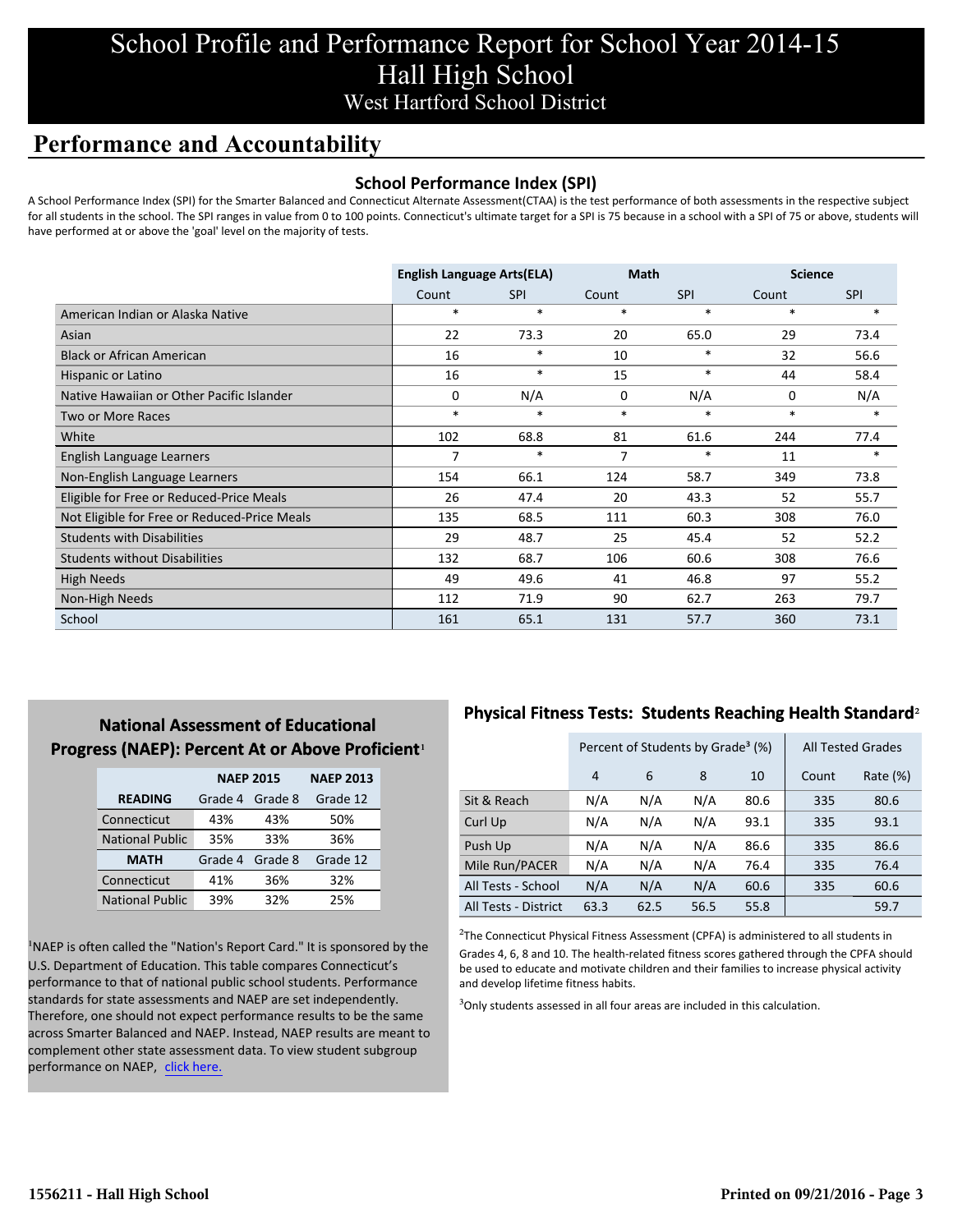### **Cohort Graduation: Four-Year**<sup>1</sup>

|                                          |                           | 2014-15 |      |                                                        |                            |
|------------------------------------------|---------------------------|---------|------|--------------------------------------------------------|----------------------------|
|                                          | Cohort Count <sup>2</sup> |         |      | Rate $(\%)$ Target <sup>3</sup> $(\%)$ Target Achieved | Target <sup>3</sup> $(\%)$ |
| <b>Black or African American</b>         | 39                        | 97.4    | 91.6 | Yes                                                    | 91.9                       |
| Hispanic or Latino                       | 45                        | 95.6    | 91.6 | Yes                                                    | 91.9                       |
| English Language Learners                | *                         | $\ast$  |      |                                                        | ٠                          |
| Eligible for Free or Reduced-Price Meals | 71                        | 97.2    | 90.3 | Yes                                                    | 90.7                       |
| <b>Students with Disabilities</b>        | 35                        | 85.7    | 85.1 | Yes                                                    | 86.1                       |
| School                                   | 370                       | 97.6    | 94.0 | Yes                                                    | 94.0                       |
| <b>District</b>                          |                           | 94.1    | 91.2 | Yes                                                    | 91.5                       |

<sup>1</sup>The four-year cohort graduation rate represents the percentage of first-time 9th graders who earn a standard high school [diploma within four years. Statewide, district and school results for cohorts of 2010 through 2013 are available online.](http://www.sde.ct.gov/sde/cwp/view.asp?a=2758&q=334898)

 $2$ Cohort count includes all students in the cohort as of the end of the 2012-13 school year.

 $3$ Targets are shown when there were at least 20 students in the cohort in 2010-11, the year that served as the base for target calculations.

## **11th and 12th Graders Meeting Benchmark on at Least One College Readiness Exam**⁴

|                                             | Participation <sup>5</sup> |        | <b>Meeting Benchmark</b> |
|---------------------------------------------|----------------------------|--------|--------------------------|
|                                             | Rate $(\%)$                | Count  | Rate $(\%)$              |
| Female                                      | 85.9                       | 236    | 64.1                     |
| Male                                        | 81.1                       | 209    | 60.8                     |
| <b>Black or African American</b>            | 72.1                       | 16     | 23.5                     |
| Hispanic or Latino                          | 60.2                       | 41     | 44.1                     |
| White                                       | 89.9                       | 328    | 72.1                     |
| English Language Learners                   | 33.3                       | $\ast$ | $\ast$                   |
| Eligible for Free or<br>Reduced-Price Meals | 63.6                       | 37     | 28.0                     |
| <b>Students with Disabilities</b>           | $\ast$                     | $\ast$ | $\ast$                   |
| School                                      | 83.6                       | 445    | 62.5                     |
| <b>District</b>                             | 80.8                       |        | 56.7                     |

⁴College readiness exams and benchmark scores are as follows:

- SAT® composite score of 1550 or higher
- ACT® meets benchmark score on 3 of 4 exams (benchmark score varies by subject)
- AP® 3 or higher on any one  $AP^®$  exam
- IB® 4 or higher on any one IB® exam
- Smarter Balanced Level 3 or higher on both ELA and math

 $5$ Participation Rate equals the number of test-takers in 11th and 12th grade divided by the number of students enrolled in those grades, as a percent. Sources:

SAT® and AP® statistics derived from data provided by the College Board.

Copyright © 2014 The College Board. www.collegeboard.org

ACT® statistics derived from data provided by ACT, Inc.

Copyright © 2015 ACT, Inc. www.act.org

IB® statistics derived from data provided by the International Baccalaureate Organization.

Copyright © International Baccalaureate Organization 2014

#### **College Entrance and Persistence**

|                                                    | Class of 2014         | Class of 2013            |
|----------------------------------------------------|-----------------------|--------------------------|
|                                                    | Entrance <sup>6</sup> | Persistence <sup>7</sup> |
|                                                    | Rate $(\%)$           | Rate (%)                 |
| Female                                             | 88.9                  | 94.2                     |
| Male                                               | 81.4                  | 91.2                     |
| <b>Black or African American</b>                   | 85.0                  | 86.5                     |
| Hispanic or Latino                                 | 68.1                  | 92.5                     |
| White                                              | 86.0                  | 92.7                     |
| English Language Learners                          | 85.7                  | $\ast$                   |
| Eligible for Free or<br><b>Reduced-Price Meals</b> | 79.0                  | 91.0                     |
| <b>Students with Disabilities</b>                  | 75.6                  | 88.6                     |
| School                                             | 84.9                  | 92.8                     |
| <b>District</b>                                    | 83.1                  | 93.0                     |

<sup>6</sup>College entrance refers to the percent of high school graduates from the year who enrolled in college any time during the first year after high school.

<sup>7</sup>College persistence refers to the percent of students who enrolled in college the first year after high school and returned for a second year (Freshman to Sophomore persistence).

Source: National Student Clearinghouse